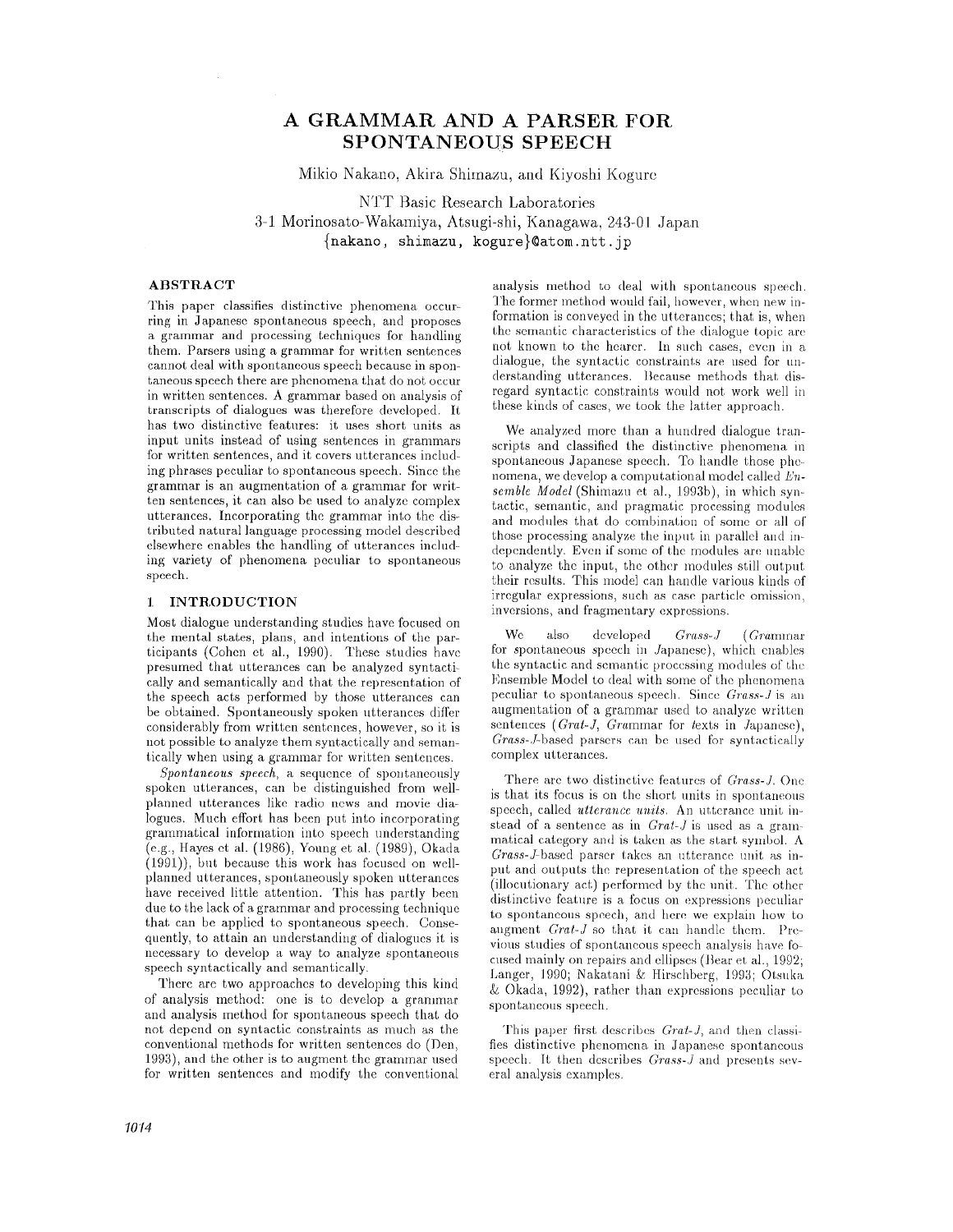- **1. Subcategorization rule Rule for NP (with particle) -VP constructions.**   $M \rightarrow C H$  $\langle M \text{ head} \rangle = \langle H \text{ head} \rangle$  $(H \text{ subcat}) = (M \text{ subcat}) \cup (C)$  $\langle M \rangle$  adjacent)  $\stackrel{\cdot}{=}$  nil **(H adjacent) =** nil  $\langle M \text{ adjunct} \rangle = \langle H \text{ adjunct} \rangle$  $(M \text{ lexical}) =$ (M **sere** index) ~ (H sere index)
	- **(M sere restric) = (C sere restric) u (H sere restric)**

Symbols M, C, and H are not names of categories but **variables, or identifiers of root nodes in the graphs representing feature structures. M, C, and H correspond**  to mother, complement daughter, and head **daughter.** 

**The head daughter's subcat feature value is a set of feature structures. 2. Adjacency rule** 

Rule for VP-AUXV constructions, NP-particle constructions, etc.

**M-+AH** 

 $\langle M \text{ head} \rangle = \langle H \text{ head} \rangle$ **(M subeat} -- (I]** subcat}  $\langle H \text{ adjacent} \rangle = \langle A \rangle$ **(M** adjacent) :- nil (M adjunct) :: (H adjunct}  $\langle M \rangle$  lexical  $\rangle =$ **(M sere index} = (H sere index) (M sem restric}** 

**i**  $\stackrel{\cdot}{=}$  (A sem restric)  $\cup$  (H sem restric)

M, A, and H correspond to mother, adjacent daughter, and head **daughter. The** head daughter's adjacent feature **value** is unified with the adjacent daughter's **feature**  structure

**3. Adjunction rule** 

**Rule for modifier modifiee constructions.** 

**M~AH**   $\langle M \text{ head} \rangle = \langle H \text{ head} \rangle$ **(M subcat) = (H subcat) (H adjacent) =** nil  $\langle$ A adjunct $\rangle = \langle$ H $\rangle$  $\langle$ **M** lexical)  $=$   $\langle$  $\langle M \text{ sem index} \rangle = \langle H \text{ sem index} \rangle$ **(M sere restric) = (A sem restric) U (H sem restric)** 

M, A, and H correspond to mother, adjunct daughter (modifier), and head daughter (modifiee). The adjunct **daughter's adjunct feature value is the feature structure for the head daughter.** 

Fig. 1: Phrase structure rules in  $Grat-J$ .

## 2 A GRAMMAR FOR WRITTEN **SENTENCES**

*Grat-J*, a grammar for written sentences, is a unification grammar loosely based on Japanese phrase structure grammar (JPSG) (Gunji, 1986). Of the six phrase structure rules used in *Gral-J,* the three related to the discussion in the following sections are shown in Fig. 1 in a PATR-II like notation (Shieber,  $1986$ ).<sup>1</sup> Lexical items are represented by feature structures, and example of which is shown in Fig. 2.

*Grat-J-based parsers generate semantic representa-*



Fig. 2: Feature strueture for the word 'aisuru' (low.).

tions in logical form in Davidsonian style. The semantic representation in each lexical item consists of a variable called an *index* (feature (sem index)) and *restrictions* placed on it (feature (sem restric)). Every time a phrase structure rule is applied, these restrictions are aggregated and a logical form is synthesized.

For example, let us again consider 'aisuru' (love). If, in the feature structure for the phrase 'Taro ga' (Taro-NOM), the (sem index) value is  $*_{p}$  and the (sem restric) value is  $\{(\text{taro}^{-*p})\}$ , after the subcategorization rule is applied the (sem restric) value in the resulting feature structure for the phrase "Taro ga aisuru' (Taro loves) is  $\{(tar\sigma *x)$  (love \*e) (agent \*e \*x) (patient  $*$ e  $*$ y).

*Grat-J* covers such fundamental Japanese phenomena as subcategorization, passivization, interrogation, coordination= and negation, and also covers copulas, relative clauses, and conjunctions. We developed a parser based on *Grat-J* by using bottom-up chart parsing (Kay, 1980). Unification operations are performed by using constraint projection, an efficient method for unifying disjunctive feature descriptions (Nakano, 1991). The parser is implemented in Lucid Common Lisp ver. 4.0.

## **3 DISTINCTIVE PHENOMENA IN ,IAPANESE SPONTANEOUS** SPEECtI

### 3.1 Classification of Phenomena

We analyzed 97 telephone dialogues (about 300,000 bytes) about using  $M_{\rm E}X$  to prepare documents and  $26$  dialogues (about  $160,000$  bytes) obtained from three radio listener call-in programs (Shimazu et al., 1993a). We found that augmenting the grammars and analysis methods requires taking into account at least the following six phenomena in Japanese spontaneous speech.

- $(p1)$  expressions peculiar to Japanese spontaneous speech, including fillers (or hesitations). (ex.) 'etto aru ndesukedomo ... ' 'kono fairu tte  $\ldots$ ' (well, we have them... this file is...)  $(p2)$  particle (case particle) omission
	- (ex.) 'sore watashi yarimasu' (I will do it.)
- $(p3)$  main verb ellipsis, or fragmentary utterances

 $1$ Rules for relative clauses and for verb-phrase coordinations are not shown here.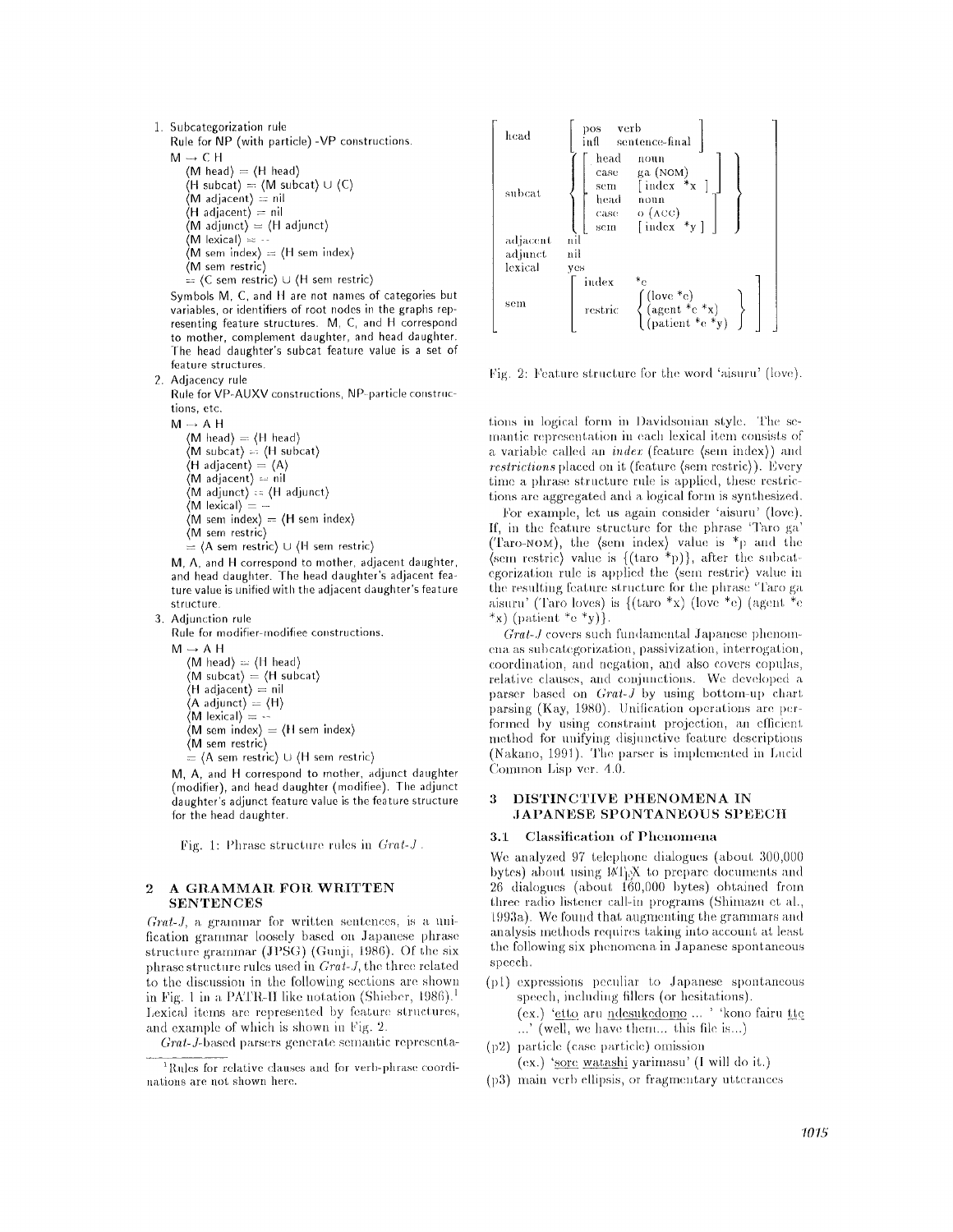(ex.) 'aa, shinkansen de Kyoto kara.' (uh, from Kyoto by Shinkansen line.)

(p4) repairing phrases

(ex.) 'ano chosya be, chosya no arufabetto jun ni naran da, indekkusu naai?' (well, are there, aren't there indices ordered alphabetically by authors' names?)

**(p5)** inversion

(ex.) 'kopii shire kudasai, sono ronbun.' (That paper, please copy.)

(p6) semantic mismatch of the theme/subject and the main verb

(ex.) 'rikuesuto no uketsuke jikan wa, 24-jikan jonji uketsuke teori masu.' (The hours we receive your requests, they are received 24 hours a day.)

#### 3.2 Treatment of the Phenomena by the **Ensemble Model**

These kinds of phenomena can be handled by the Ensemble Model. As described in Section 1, the Ensemble Model has syntactic, semantic, and pragmatic processing modnles and modules that; do combination of some or all of those proeessings to analyze the input in parallel and independently. Their output is unified, and even if some of the modules are unable to analyze the input, the other modules output their own resnlts. This makes the Ensemble Model robust. Moreover, even if some of the modules are unable to analyze the input in real-time, the others output their results in real-time.

The Ensemble Model has been partially implemented, and Ensemble/Trio-I consists of syntactic, semantic, and syntactic-semantic modules. It can handle (p2) above as described in detail elsewhere (Shimazu et al., 1993b). Phenomena (p3) through (p6) can be partly handled by another implementation of the Ensemble Model: Ensemble/Quartet-1, which has pragmatic processing modnle as well as the three modules of Ensemble/Trio-I. The pragmatic processing module uses plan and domain knowledge to handle not only well-structured sentences bnt also ill-structured sentences, such as those including inver sion and omission (Kogure et al., 1994).

To make the system more robust by enabling the syntactic and semantic processing modules to handle phenomena (pl) and (p3) through (p6), we incorporated *Grass-g* into those modnles. *Grass-J* differs from *Grat-J* in two ways: *Grass-J* has lexical entries for expressions peculiar to spontaneous speech, so that it can handle (pl). And because sentence boundaries are not clear in spontaneous speech, it uses the concept of *utterance unit* (Shimazu et al., 1993a) instead of sentence. This allows it to handle phenomena (p3) through (p6). For example, an inverted sentence can be handled by decomposing it, at the point where the inversion occurs, into two utterance units.

Fig. 3 shows the architecture of Ensemble /Quartet-I. Each processing module is based on the bottomup chart analysis method (Kay, 1980) and a disjunctive feature description unification method ealled constraint projection (Nakano, 1991). The syntacticsemantic processing module uses *Grass-J,* the syntactic processing module uses *Grass-J* without semantic constraints such as sortal restriction, the seman-

| $\Lambda$ : 1 | anoo kisoken<br>well the Basic Research Labs.      |
|---------------|----------------------------------------------------|
|               | eno ikikata yoo desune<br>to how to go ACC         |
|               | 'well, how to go to the Basic Re-<br>search Labs.' |
|               | $\mathbf{D}$ of $\mathbf{L}$                       |

- B: 2 *hal*  nh-h uh :1111-}1/111'
- A: 3 *chotto shira nai* nde well know NOT because %ecause l don't know well'
	- *4 oshie teitadaki tai ndesukedo*  tell HAVE-A-FAVOR want 'I'd like you tell me it'

Fig. 4: Dialogue I.

tic processing module uses *Grass-J* without syntactic constraints such as case information, and the pragmatic processing module uses a plan-based grammar.

#### **4 A GRAMMAR, FOR SPONTANEOUS SPEECH**

'['his section describes *Grass-Z* 

### **4.1 Processing Units**

'Sentence' is used as the start symbol in granunars for written languages but sentence boundaries are not clear in spontaneous speech. 'Sentence' therefore cannot be used as the start symbol in grammars for spontaneous speech. Many studies, though, have shown that utterances are composed of short units (Levelt, 1989: pp.  $23-24$ , that need not be sentences in written language. *Grass-3* uses such units instead of sentences.

Consider, for example, Dialogue 1 in Fig. 4. Utterances 1 and 3 cannot be regarded as sentences in written language. Let us, however, consider 'hal' in Utterance 2. It expresses participant B's confirmation of the contents of Utterance 1. 2 Each utterance in Dialogue 1 can thus be considered to be a speech act (Shimazu et al., 1993a). These utterances are pro- cessing units we call *utterance units*. They are used in *Grass-J instead* of the sentences used in *Grat-J.* One feature of these units is that 'hai' can be interjected by the hearer at the end of the unit.

The boundaries for these units can be determined by using pauses, linguistic clues described in the next section, syntactic form, and so on. In using syntactic form to determine utterance unit boundaries, *Grass-*J first stipulates what an utterance unit actually is. This stipulation is based on an investigation of dialogue transcripts, and in the current version of *Grass- .],* the following syntactic constituents are recognized as utterance units.

• verb phrases (including auxiliary verb phrases and adjective phrases) that may be followed by

<sup>&</sup>lt;sup>2</sup>The roles of 'hai', an interjectory response corresponding to a back-channel utterance such as uh-huh in English but which occurs more frequently in Japanese dialogue, are discussed in Shimazu et al. (1993a) and Katagiri (1993).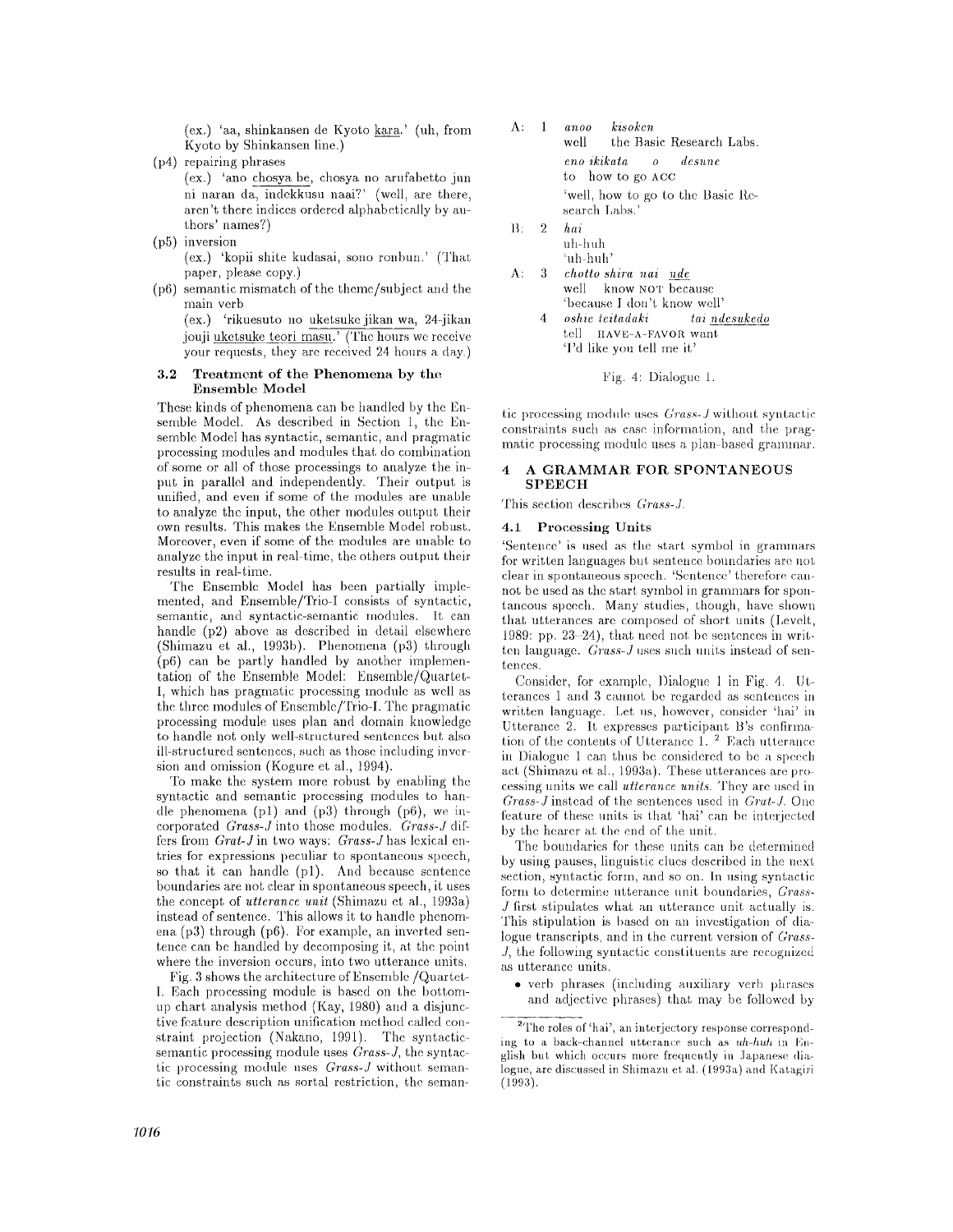

Fig. 3: Architecture of Ensemble/Quartet-I.

conjunctive particles and sentence-final particles

- noun phrases, which may be followed by particles
- $\bullet$  interjections
- conjunctions

 $Grass-J$  includes a bundle of phrase structure rules used to derive speech act representation from the logical form of these constituents. A Grass-J-based parser inputs an utterance unit and outputs the representation of the speech act performed by the unit, which is then input to the discourse processing system.

Consider the following simple dialogue.

| Λ: | Ι.             | qenkou<br>$\Omega$ |
|----|----------------|--------------------|
|    |                | manuscript ACC     |
|    |                | "The manuscript"   |
| B: | $\overline{2}$ | hai                |
|    |                | uh-huh             |
|    |                | ʻuh-huh'           |
| Λ. | З              | okut tekudasai     |
|    |                | send please        |

'please send me'

The logical form for Utterance 1 is  $((\text{manuscript} * x))$ , so that its resulting speech act representation is

- (1) ((refer \*e) (agent \*e \*s) (speaker \*s) (object \*e \*x) (manuscript \*x))<sup>3</sup>
- or, as written in usual notation,
- (2) Refer(speaker, ?x;manuscript(?x)).

In the same way, the speech act representation for Utterance 3 is

(3) Request(speaker, hearer, send(hearer, speaker,  $?y)$ ).

The discourse processor would find that  $2x$  in  $(2)$  is the same as  $?y$  in  $(3)$ . A detailed explanation of this discourse processing is beyond the scope of this paper.

#### Treatment of Expressions Peculiar to  $4.2$ Spontaneous Speech

## Classification

The underlined words in Dialogue 1 in Fig. 4 do not normally appear in written sentences. We analyzed the dialogue transcripts to identify expressions that frequently appear in spoken sentences which includes spontaneous speech but that do not appear in written sentences, and we classified them as follows.

- 1. words phonologically different from those in written sentences (words in parenthesis are corresponding written-sentence words) (ex.) 'shinakya' ('shinakereba', if someone does not do), 'shichau' ('shiteshimau', have done)
- 2. fillers (or hesitations such as well in English) (ex.) 'etto', 'anoo'
- 3. particles peculiar to spoken language (ex.) 'tte', 'nante', 'toka'
- 4. interjectory particles (words inserted interjectorily after noun phrases and adverbial/adnominalform verb phrases)  $(ex.)$  'ne', 'desune', 'sa'
- 5. expressions introducing topics
- '(na)ndesukedo', '(na)ndesukedomo',  $(ex.)$ (na)ndesuga'
- 6. words appearing after main verb phrases (these words take the sentence-final form of verbs/auxiliary verbs/adjectives)

(ex.) 'yo', 'ne', 'yone', 'keredo', 'kedo', 'keredomo', 'ga', 'kedomo', 'kara'

Nagata and Kogure (1990) addressed Japanese sentence-final expressions peculiar to spoken Japanese sentences but did not deal with all the spontaneous speech expressions listed above. These expressions may be analyzed morphologically (Takeshita & Fukunaga, 1991). Because some expressions peculiar to spontaneous speech do not affect the propositional

<sup>&</sup>lt;sup>3</sup><sup>(Refer' stands for the *surface* referring in Allen and</sup> Perrault (1980).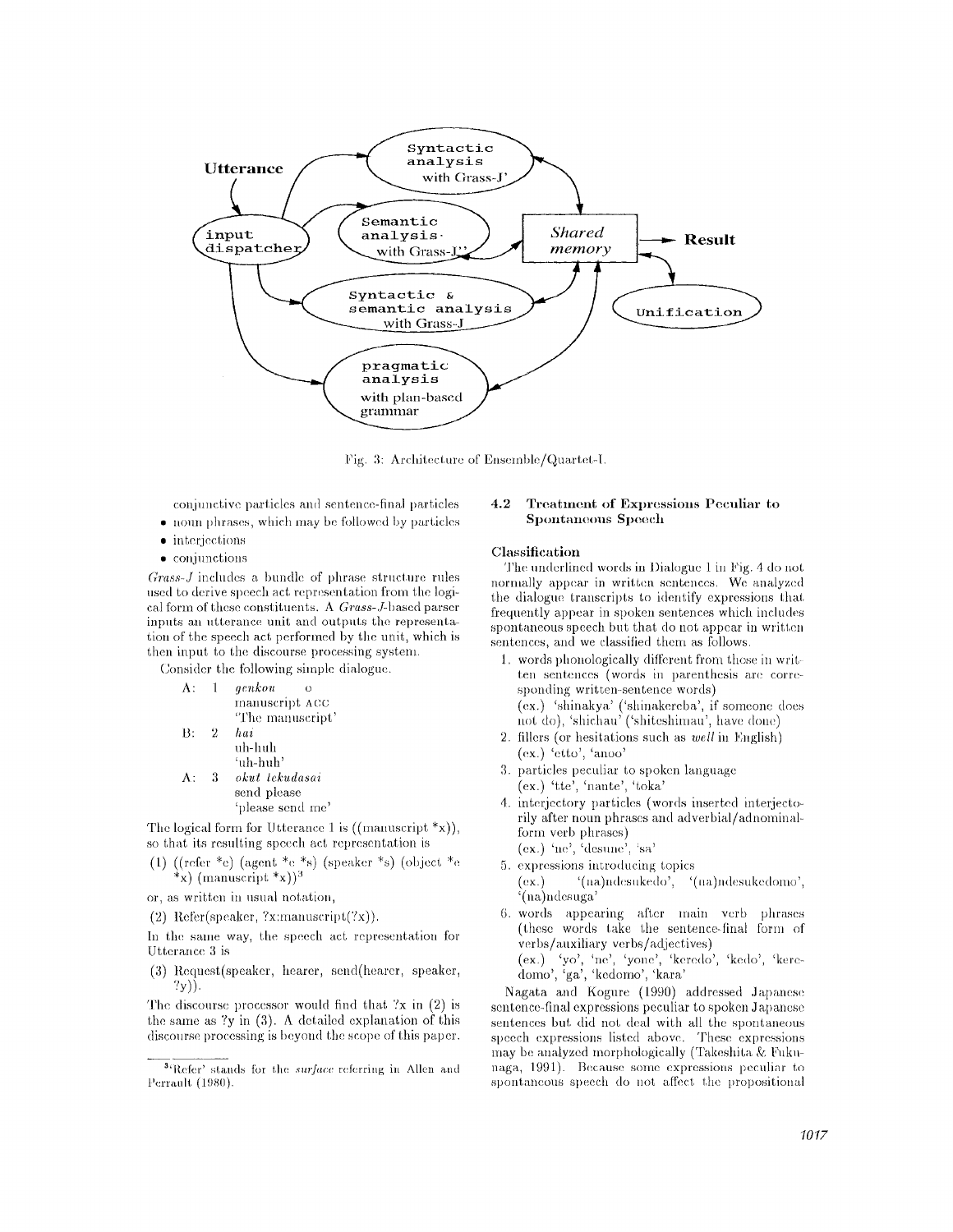content of the sentences, disregarding those expressions might be a way to process spontaneous speech. Such cascaded processing of morphological analysis and syntactic and semantic analysis disables the incremental processing required for real-time dialogue understanding. Another approach is to treat these kinds of expressions as extra, 'noisy' words. Although this can be done by using a robust parsing technique, such as the one developed by Mellish (1989), it requires the sentence to be processed more than two times, and is therefore not suitable for real-time dialogue understanding. In *Grass-J* these expressions are handled in the same way as expressions appearing in written language, so no special techniques are needed.

#### Words phonologically different from corresponding **words in written-language**

The words 'teru' and 'ndesu' in 'shit teru ndesu ka' (do you know that?) correspond semantically to 'teirn' and 'nodesu' in written sentences. We investigated such words in the dialogue data (Fig. 5). One way to handle these words is to translate them into their corresponding written-language words, but because this requires several steps it is not suitable for incremental dialogue processing. We therefore regard these words as independent of their corresponding words in written-language, even though their lexical entries have the same content.

## Fillers

Fillers such as 'anoo' and 'etto', which roughly correspond to *well* in English, appear frequently in spontaneous speech (Arita et al., 1993) and do not affect the propositional content of sentences in which they appear<sup>4</sup>. One way to handle them is to disregard them after morphological analysis is completed. As noted above, however, such an approach is not suitable for dialogue processing. We therefore treat them directly in parsing.

In *Grass-J,* fillers modify the following words, whatever their grammatical categories are. The feature structure for fillers is as follows.

| head     | [pos interjection]      |  |
|----------|-------------------------|--|
| subcat   |                         |  |
| adjunct  | [ lexical -+]           |  |
| adjacent | nil                     |  |
| lexical  |                         |  |
| sem      | [ $\text{restrict}$ {}] |  |

The value of the feature *lexical* is either  $+$  or  $-$ : it  $is + in$  lexical items and  $-$  in feature structures for phrases composed, by phrase structure rules, of subphrases. Because these words do not affect propositional contents, the value of the feature (sem restric) is empty.

For example, let us look at the parse tree for 'etto 400-yen desu' (well, it's 400 yen). Symbols I (Interjection), NP, and VP are abbreviations for the complex feature structures.

- [. expressions related to aspects
- teku (teiku in written-language), teru (teiru), chau (tesimau), etc.
- 2. expressions related to topic marker 'wa' cha (tewa), chaa (tewa), ccha (tewa), ja (dewa), etc.
- 3. expressions related to conjnnetive particle 'ha' nakerya (nakereba), nakya (nakereba), etc.
- 4. expressions related to formal nouns
- n (no), mon (mono), toko (tokoro), etc.
- 5. demonstratives kocchi (kochira), korya (korewa), so (son), soshitara (soushitara), sokka (souka), socchi (sochira), son (sono), soreja (soredewa), sorejaa (soredewa), etc.
- 6. expressions related to interrogative pronoun *nani*  nanka (nanika), nante (nanito), etc.
- 7. other
	- mokkai (mouikkai), etc.

Fig. 5: Words that in spoken language differ from corresponding words in written language.



'Phe filler 'etto' modifies the following word '400 yen' and the logical form of the sentence is the same as that of '400-yen desn'.

#### Particles peculiar to spoken language

Words such as 'tte' in 'Kyoto tte Osaka no tsugi no eki desu yone' (Kyoto is the station next to Osaka,  $isn't it?$  work in the same way as case-marking/topicmarking particles. Because they have no corresponding words in written language, lexical entries for then, are required. These words do not correspond to any specific surface case, such as 'ga' and 'o'. Like the topic marker 'wa', the semantic relationships they express depend on the meaning of the phrases they connect.

#### Interjectory particles

Interjectory particles, such as 'ne' and 'desune', follow noun phrases and adverbial/adnominal-form verb phrases, and they do not affect the meaning of the utterances. The interjectory particle 'ne' differs from the sentence-final particle 'ne' in the sense that the latter follows sentence-final form verb phrases. These kinds of words can be treated by regarding them as particles Ibllowing noun phrases and verbs phrases. The following is the feature structure for these words.

| head     |                  |        |     |  |
|----------|------------------|--------|-----|--|
| subcat   |                  |        |     |  |
| adjunct  | nil              |        |     |  |
| adjacent | head<br>sem      | [index | *2] |  |
| lexical  |                  |        |     |  |
| sem      | index<br>restric | $^*2$  |     |  |

<sup>&</sup>lt;sup>4</sup> Although Sadanobu and Takubo (1993) investigated the discourse management function of fillers, we do not discuss it here.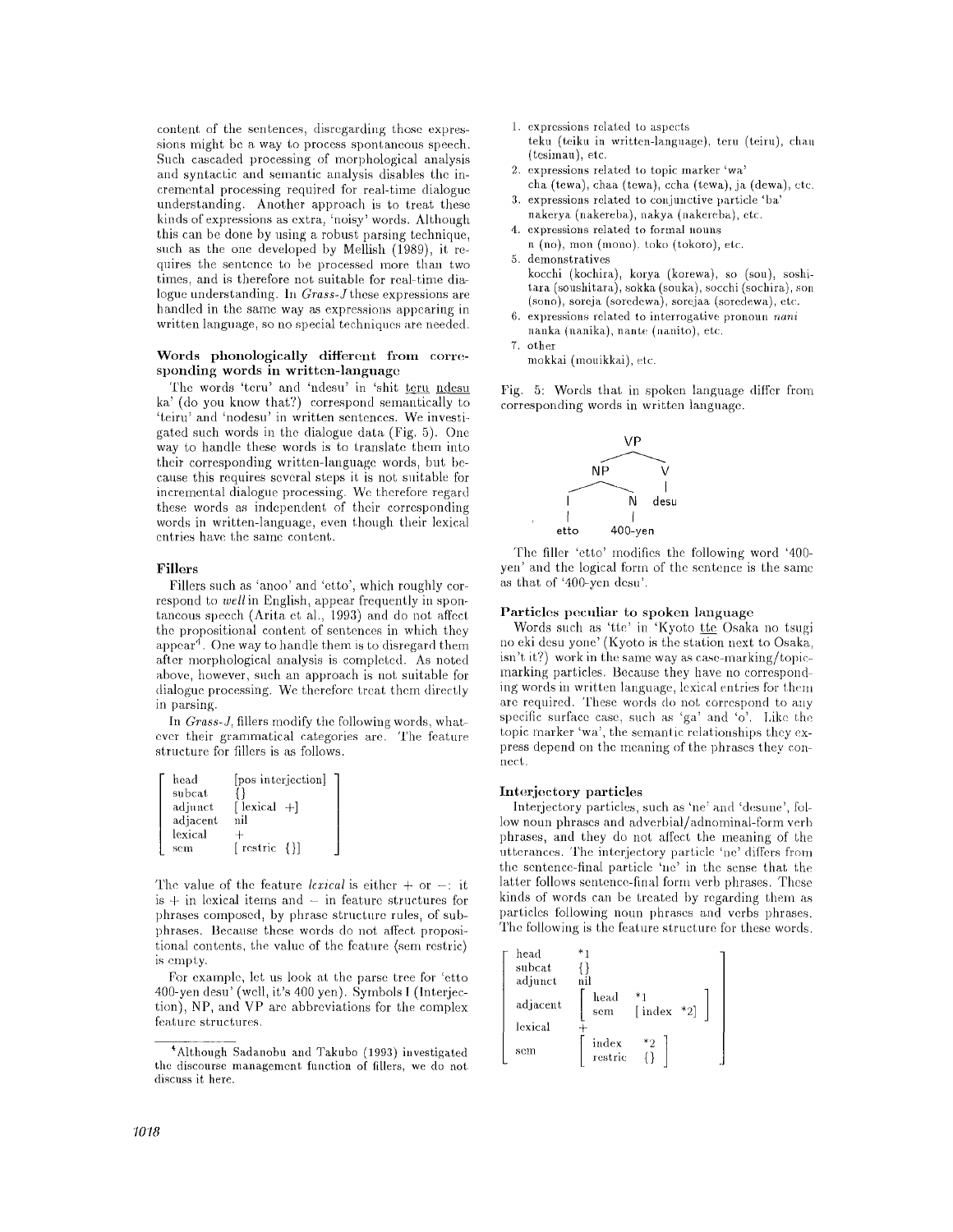The interjectory particles indicate the end of utterance units; they do not appear in the middle of utterance units. They function as, so to speak, utteranceunit-final particles. Therefore, a noun phrase followed by an interjectory particle forms a (surface) *referring*  speech act in the same. way as noun phrase utterances. Interjectory particles add nothing to logical forms. For example, the speech act representation of 'genkou o desune' ix the. same as (2) in Section 4.l.

#### Expressions introducing topics

As in Utterance 4 of Dialogue 1, an expression  $such$  *as*  $(na)ndesuke do(mo)$  *frequently appears in di*alogues, especially in the beginning. This expression introduces a new topic. One way to handle an expression such as this is to break it. down into  $na + n$ *desu* +  $kedo + mo$ . This process, however, prevents the system from detecting its role in topic introduction. We therefore consider each of these expressions to be one word. 'l'he reason these expression are used is to make a topie explicit, by introdncing a discourse referent ('Phomason, 1990). Consequently, an 'introduce-topic' speech act is formed. These expressions indicate the end of an utterance unit as an interjectory particle.

### Words appearing after main verb phrase

It has already been pointed out that sentence-final particles, such as 'yo' and 'ne', frequently appear in spoken Japanese sentences (Kawamori, 1991). Conjunctive particles, such as 'kedo' and 'kara', are also used as sentence-final particles (Hosaka et al., 1991) and they are treated as such in *Grass-J.* They perform the function of anticipating the heater's reaction, as a trial expression does (Clark & Wilkes-Gibbs, 1990). They also indicate the end of utterance units.

#### **5 ANALYSIS EXAMPLES**

Below we show results obtained by using a *Grass-*J-based parser to analyze some of the utterances in Dialogue 1. UU means the utterance unit category.

® Utterance I: 'anoo kisoken eno ikikata o desune' (well, how to go to the Basic Research Labs.) parse tree:



#### **(AGENT \*X29 \*X31) (SPEAKER \*X31) (BASIC-RESEARCH-LABS \*X32) (DESTINATION \*X30 \*X32) (HOW-TO-GO \*X30) )**

• Utterance 4: 'oshie teitadaki tai ndesukedo' (I'd like you to tell me it)

parse tree:



#### 6 CONCLUSION

We have developed a grammar, called *Grass-J*, for handling distinctive phenomena in spontaneous speech. The grammatical analysis of spontaneous speech is useful in combining the fruits of dialogue understanding research and those of speech processing research. As described earlier, *Grass-J* is used as the grammar for the experimental systems Ensemble/Trio-1 and Ensemble/Quartet-1, which are based on the Ensemble Model. It enables the processing of several kinds of spontaneons speech, such as that lacking particles.

We focused on processing transcripts because a grammar and an analysis method for spontaneons speech can be combined with speech processing systems more accurately than can those for written languages.

Finally, although we focused only on Japanese. spontaneous speech, most of the techniques described in this paper can also be used to analyze spontaneous speech in other languages.

#### **ACKNOWLEDGEMETNS**

We thank Chung Pai Ling, Yuiko Otsuka, Miyoko Sou, Kaeko Matsuzawa, and Sanae Nagata, for helping us analyze dialogue data.